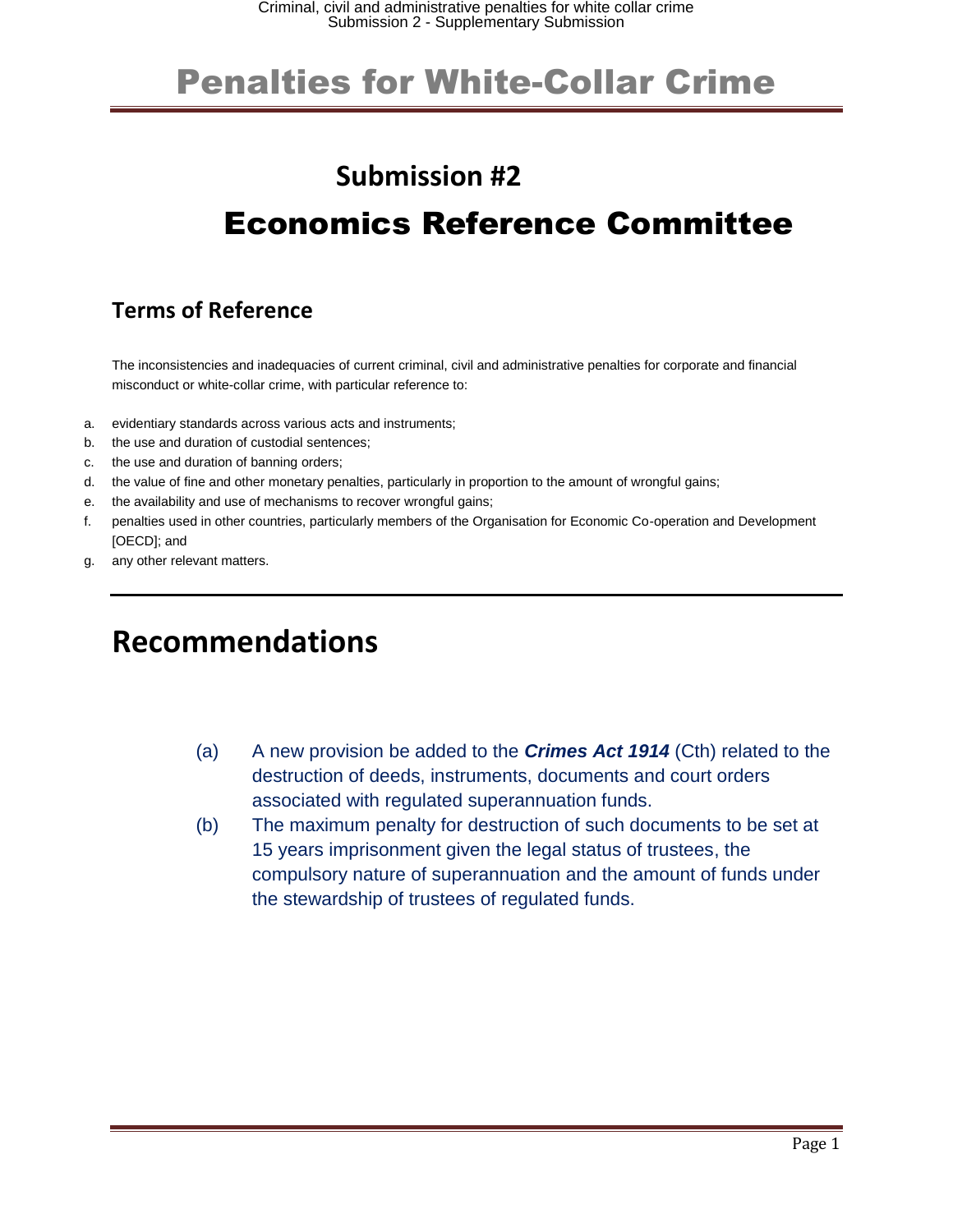# **Introduction**

White-collar crime has been defined as: "*financially motivated nonviolent crime committed by business and government professions*".

Note that white-collar crime is not restricted to the private sector.

Within criminology, the expression was first defined by sociologist Edwin Sutherland in 1939 as "*a crime committed by a person of respectability and high social status in the course of his occupation*".

The types of white-collar crime are infinite in variety, however common features are that white collarcriminals will often target those who do not have ready access to the law and will use deception to conceal their crimes.

Where ever there are large sums of money it can be guaranteed that white-collar criminals will not be far way.

Some types of white-collar crime can be described as "*victimless*" for example "*insider trading*" on the share market where the "*insider*" has an unfair advantage over other traders because of "*inside knowledge*". However the use of this inside knowledge does not lead to the financial ruination of the other traders who do not have this insider knowledge.

Other types of white-collar crime can leave its victims financial destitute since they have lost their life savings and in some cases even their own homes.

White-collar crime can be committed by "*a person of respectability and high social status*", with the best known example being the Bernard Madoff "*ponzi scheme*" fraud.

White-collar crime can be committed by a person in a position of power, with a well known example being the **Robert Maxwell Pensions Fund Fraud** in the UK in the early 1990s where Robert Maxwell "*misappropriated*" £454 million from the pension funds of the employees of the Mirror Newspaper Group which he controlled.

Many types of white-collar crime involve complex transactions and financial deception that means the crimes are often difficult to detect and difficult to successfully prosecute.

Often the financial assets will have been sent to overseas jurisdiction beyond the reach of Australian courts and authorities.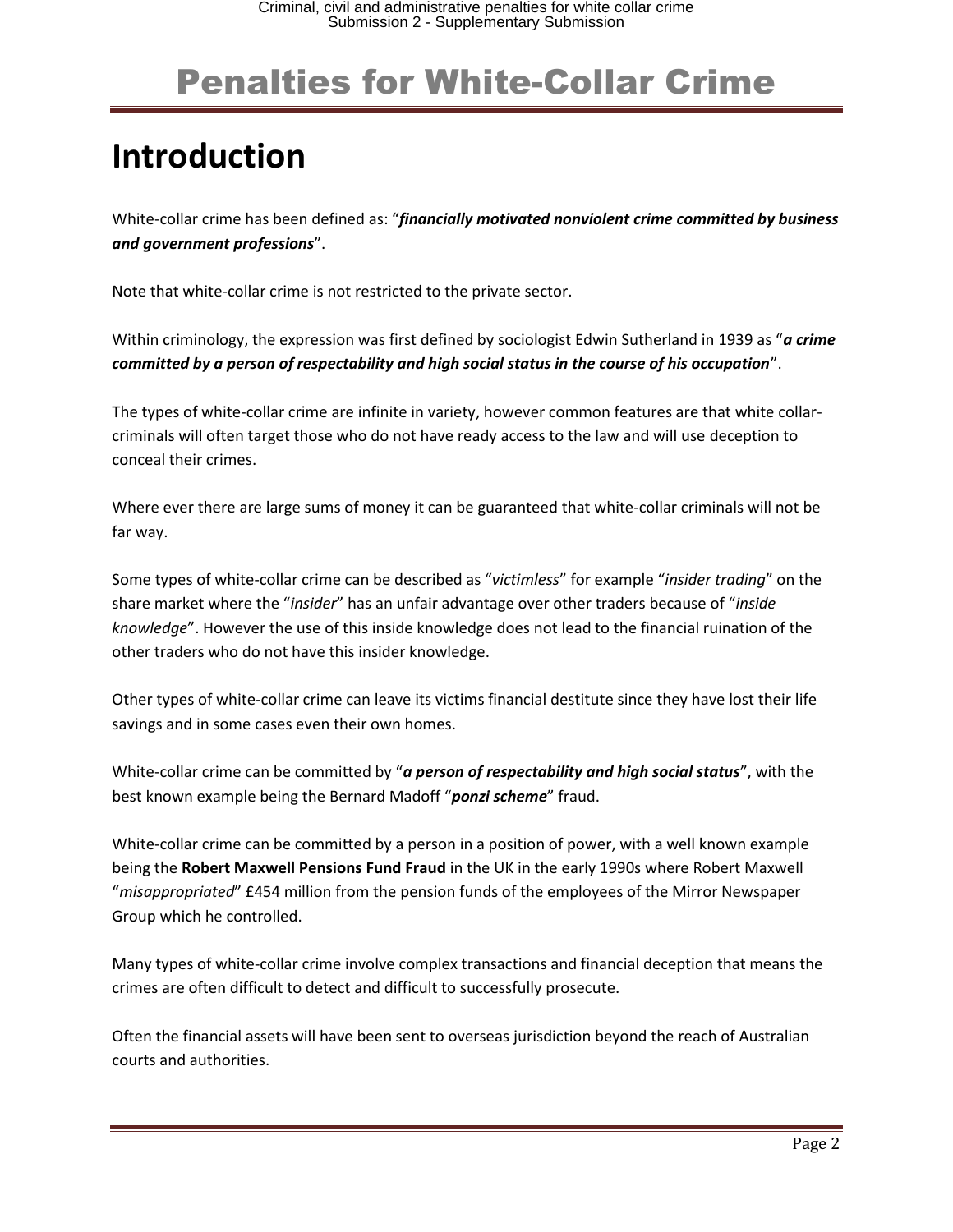The Courts have long recognised that there needs to be strong deterrent effect in the sentencing of white-collar crimes to discourage others from committing similar difficult to detect crimes.

White-collar crime associated with superannuation funds can be difficult for the members to detect since the Government does not provide any education to fund members as to their legal rights and the obligations of trustees. Dishonest trustees can use "*glossy reports*" and "*Member Handbooks*" to deceive members as to their lawful benefits.

Many funds have long histories and the consolidation of funds provides the perfect opportunity for white-collar criminals to cover-up their crimes.

The very nature of a superannuation fund makes it an ideal target for white-collar criminals since the retirement savings and entitlements of thousand of fund members are placed in the hands of a very small number of trustees or directors of a corporate trustee.

In some cases the purported trustee may not have even been lawfully appointed to the office of trustee.

#### **White-Collar Crime in the Superannuation Industry**

**Submission #1** (listed as submission number 2 on the Committee website) was related to the deliberate concealment of the Deeds of a regulated superannuation Fund from persons who have a *beneficial interest* in that fund, for example the widows of former members of the fund.

However **Submission #1** was based on the assumption that the Deeds themselves had not been destroyed and would be discoverable once legal proceedings had been initiated against the trustee or purported trustee of the fund.

But what would be the situation if some of the Deeds have been deliberately destroyed in order to prevent the members and beneficiaries from being able to establish their claims for much higher benefit entitlements?

Over the last decade there has been a large reduction in the number of regulated superannuation funds as the memberships of one fund have been transferred to sub-funds of other larger funds in a process known as "*successor fund transfer*".

This process can be used as a means of concealing negligent conduct or fraudulent conduct in the superannuation industry.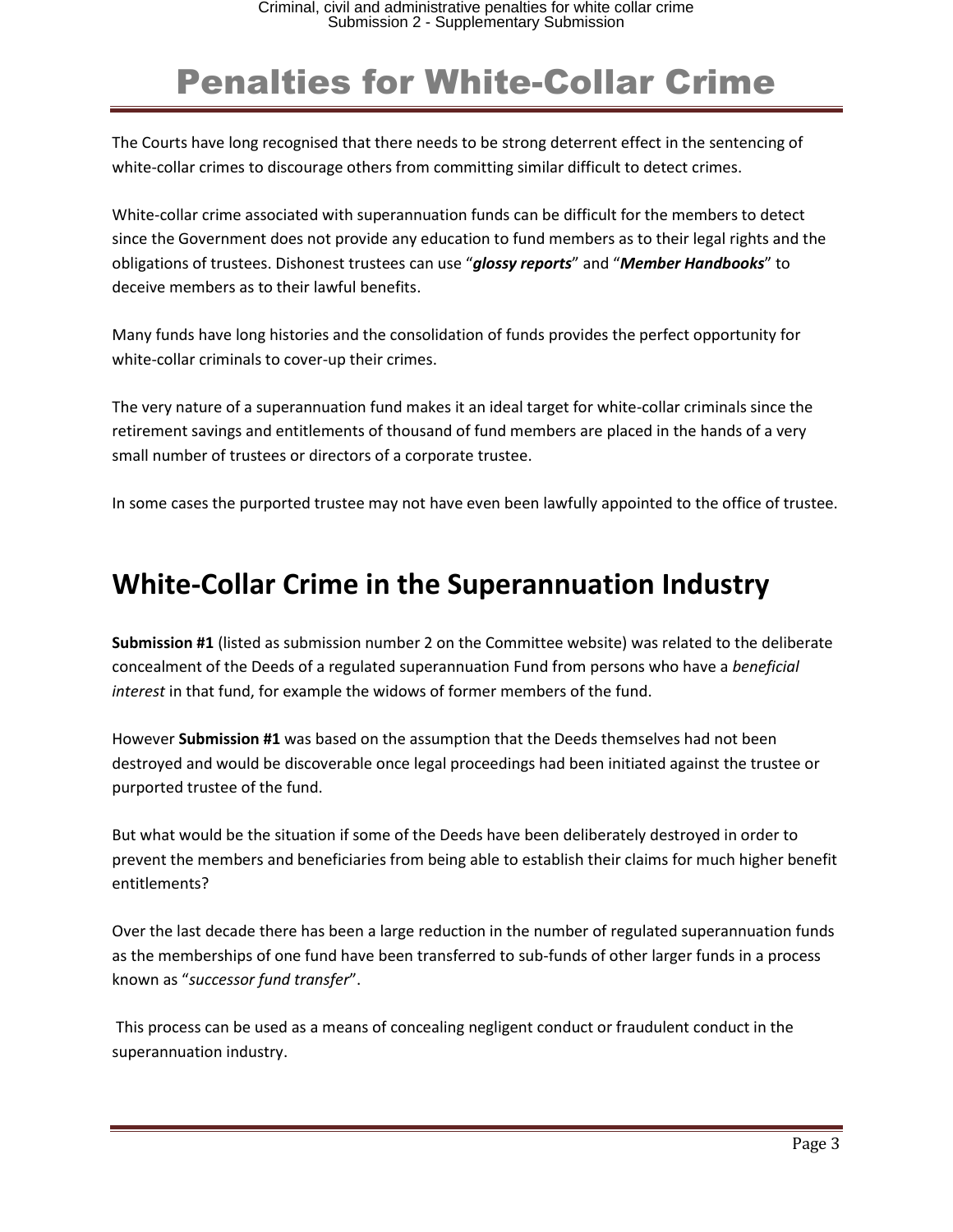### **Legislation not Required for PMs, Senators and Public Servants**

It is important to note that the proposed amendment is not required to protect the superannuation entitlements of Members of Parliament, Senators or Australian Public Servants since their superannuation entitlements are determined by statute.

Statutes are public documents which are readily available not only to the members of these funds but to the general public as well. The question as to the destruction of such documents therefore does not arise.

The superannuation entitlements of most Australians however are determined by trusts where the Deeds of the trust are not public documents and which have not been registered with a public registry.

The laws of trust assume that trustees will act honestly and safeguard the Deeds of the trust and make these Deeds available for inspection to persons who have a *beneficial interest* in the trust.

In the case of regulated superannuation trusts, statutory provisions require trustees to provide copies of these Deeds to persons who have a *beneficial interest* in the fund and who lodge a written request for copies of the Deeds.

However, given the large sums help by superannuation trusts (funds) there is a large temptation for trustees, whether lawfully appointed to the office of trustee or otherwise, not to act honestly and to conceal or destroy the earlier Deeds which provide higher benefits and to substitute fraudulent documents which purport to provide lower benefits.

By engaging in a "*Deed Substitution Fraud*", the dishonest trustees can produce a large actuarial surplus in the fund that can then be transferred from the fund using "*creative accounting*" techniques.

Large organisations will typically exploit access to the law as a means of defending their actions against individual victims. These organisations have a strategy of simply outspending any victims who seeks justice by means of the legal system.

In the case of superannuation funds, the negligent conduct or fraudulent conduct of the trustee will have impoverished the victims, making it extremely difficult for them to obtain appropriate legal advice let alone sustain a lengthy and expensive legal case.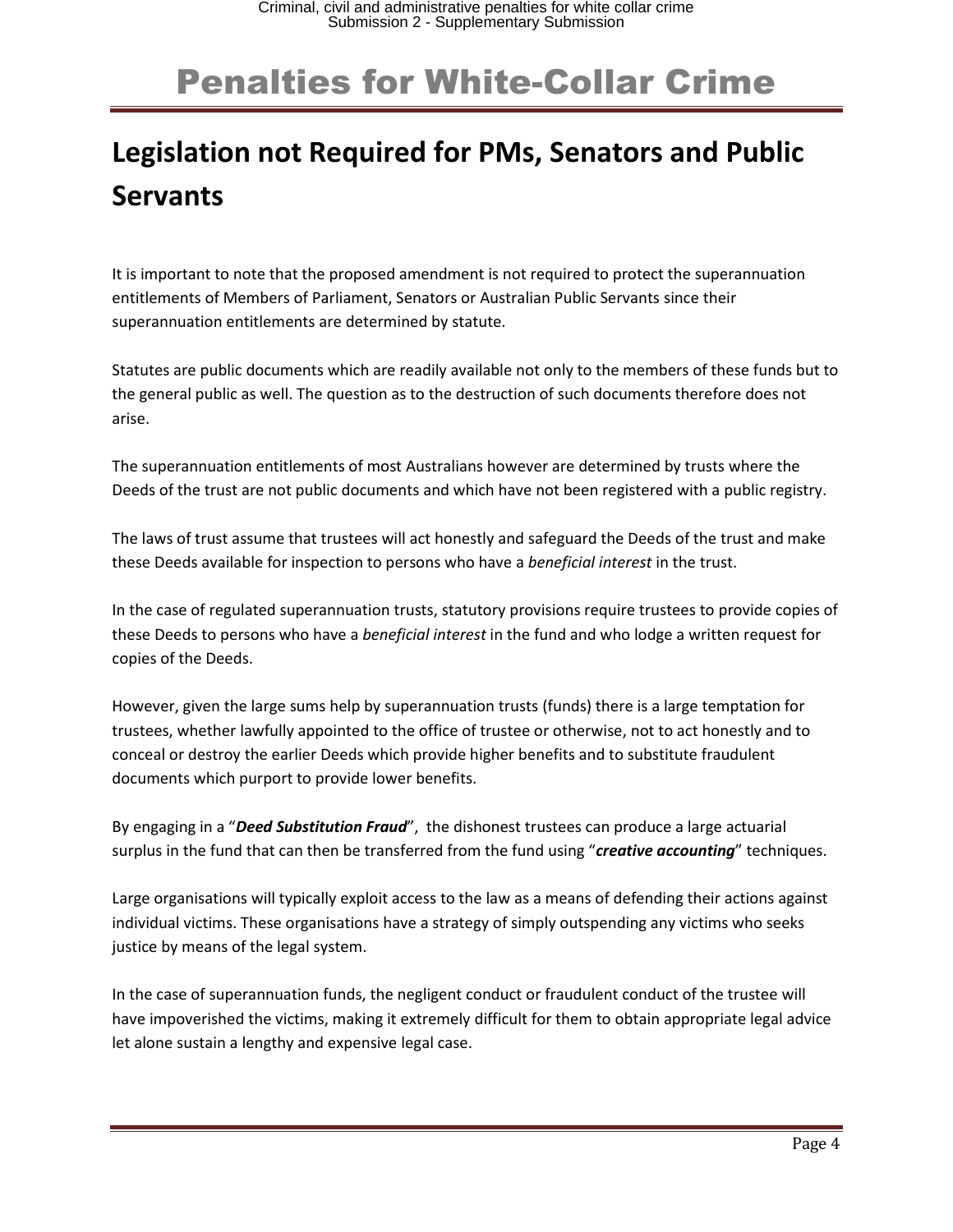#### **The Beck vs Commonwealth Bank Case**

A recent case in the Supreme Court of New South Wales illustrates the importance of having the Deeds of superannuation fund retained, even if members have been transferred to another fund {*Beck v Colonial Staff Super Pty Ltd & Ors* [2015] NSWSC 723.}

Peter Beck, an employee of the Commonwealth Bank of Australia, received a lump sum payment from the Bank's staff superannuation fund worth **\$1.4 Million** after being retrenched at the age of 51 after 24 years of service.

A valuable provision had been negligently deleted that would have provided members with a long period of service with a pension benefit.

Mr Beck was a senior executive and so he could afford legal advice as well as affording to sustain a lengthy legal case.

The Supreme Court of NSW ruled that Mr Beck was entitled to a pension benefit worth approximately **\$4 million**.

Peter Beck was originally an employee of Colonial Mutual and a member of the Colonial Group Staff Superannuation Fund. When Colonial Mutual was acquired by the Commonwealth Bank of Australia, the fund membership of Mr Beck was transferred to Commonwealth Bank Officers' Superannuation Fund.

However along the way a provision that would provide a pension benefit to a member with a long period of service, but who was retrenched before the age of 55 had been deleted based on negligent legal advice.

Fortunately the Deeds of the Colonial Group Staff Superannuation Fund had not been destroyed after members had been transferred from this fund.

No allegations were made that trustees of either fund had acted dishonestly.

Therefore Mr Beck was able to provide evidence to the Supreme Court supporting his claim for an extra \$2.6 million in benefits. Other members may also have been in a similar situation to Mr Beck.

If the Deeds of the Colonial Group Staff Superannuation Fund had been destroyed after all the members had been transferred to another fund, then Mr Beck would have been unable to support his claim and would have lost \$2.6 million in additional benefits.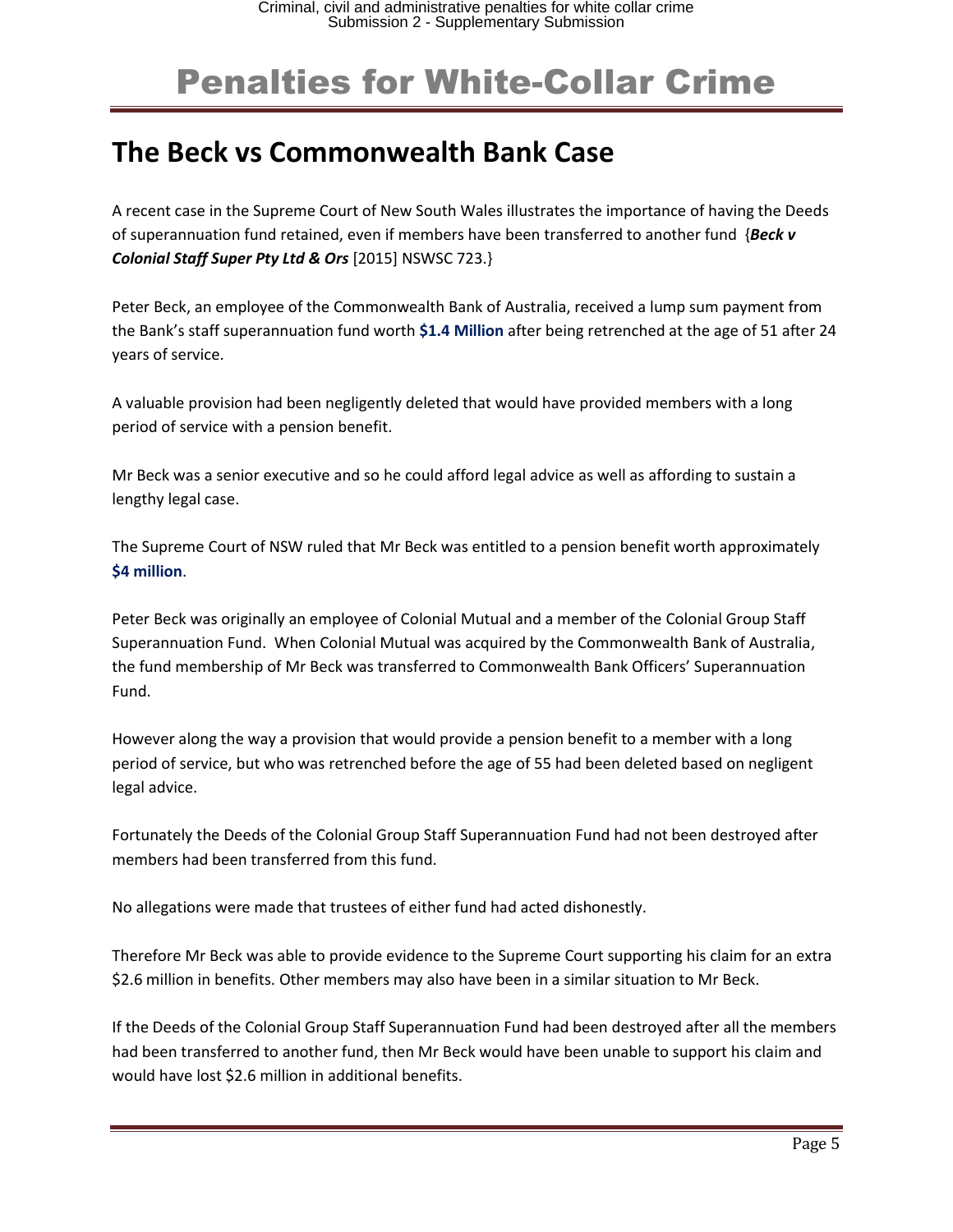This is despite the fact that under a "*successor fund transfer*" arrangement the rights and benefits of members are supposed to be preserved pursuant *Regulation 1.03* of the **Superannuation Industry (Supervision) Regulations 1994.**

### **Destruction of Evidence**

The deliberate destruction of evidence gained a lot of public attention in the case of Rolah McCabe, who at the age of 51 was dying of lung cancer. Rolah took proceedings against British American Tobacco Australia (BAT) in the Supreme Court of Victoria**. {***McCabe v British American Tobacco Australia Services Limited* **[2002] VSC 73}.**

In April 2002, Rolah McCabe became the first person outside of the US to obtain a verdict against the tobacco industry in a personal injury claim, though the verdict was overturned on appeal later that year. Rolah obtained the verdict in her favour after the trial judge, Justice Geoffrey Eames, struck out British American Tobacco Australia's defence to the proceeding and ordered judgment for her, after finding that *'the process of discovery in this case was subverted by the defendant and its solicitor... with the deliberate intention of denying a fair trial to the plaintiff, and the strategy to achieve that outcome was successful*.'

Also refer to Cameron, Camille --- "*Hired Guns and Smoking Guns: McCabe v British American Tobacco Australia Ltd*" [2002] UNSWLawJl 42; (2002) 25(3) University of New South Wales Law Journal 768 {http://www.austlii.edu.au/au/journals/UNSWLJ/2002/42.html}.

Following public outrage of the McCabe case, the Victorian Government added **Section 254** to the *Crimes Act 1958* (Vic) which provided a maximum penalty of a fine and five years imprisonment for the offence of destroying evidence that was likely t be used in legal proceedings.

There is a similar offence provision set out in **Section 39** of the *Crimes Act 1914* (Cth). This provision provides that:

"Any person who, knowing that any book, document, or other thing of any kind, is or may be required in evidence in a judicial proceeding, intentionally destroys it or renders it illegible or undecipherable or incapable of identification, with intent to prevent it from being used in evidence, shall be guilty of an offence."

The maximum penalty is 5 years imprisonment. However this provision is limited to where the judicial proceeding is a federal judicial proceeding.

These provisions have been considered by the Supreme Court of NSW in *R v Selim* [2007} NSWSC 362.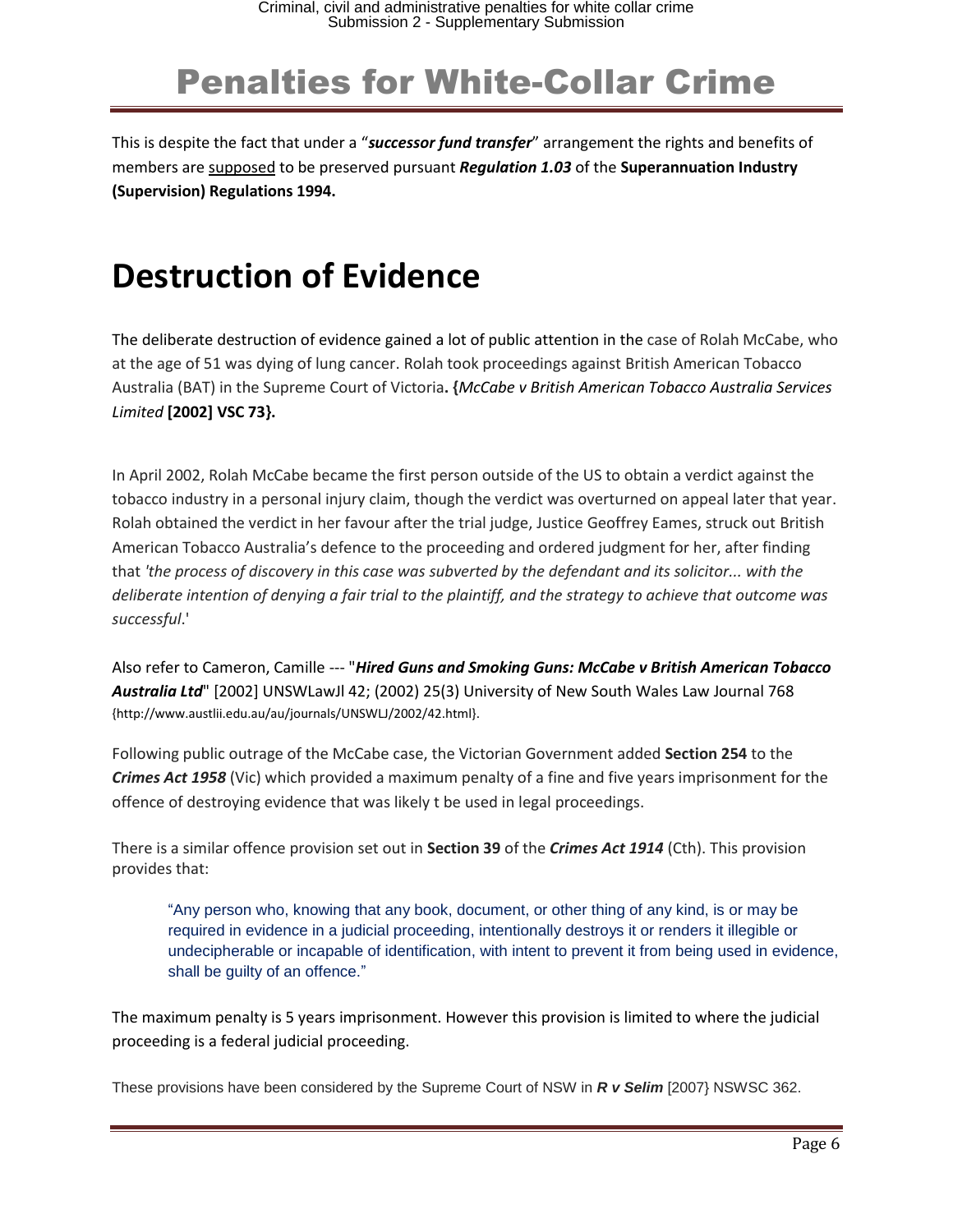In that case the court found that it must be established, at the time when the document was destroyed that the person was aware, in the sense that they had a reasonable contemplation, that there was a possibility of judicial proceedings being initiated in the future.

It is the duty of a trustee to safeguard the Deeds of the Trust and not to destroy them, since the plainest duty of a trustee is to obey the terms of the trust and to seek judicial advice if the trustee wishes to seek the protection of the court for a personal liability for a breach of trust.

A beneficiary of a trust has the right at any time to seek advice from the court as to the construction of the terms of the trust.

**Section 39** relates to "*any person*" and does not draw a distinction between a person holding the office of trustee and any other member of the community.

A person who holds the office of trustee of a regulated superannuation fund has a legal obligation to act honestly and in the best interests of the members and beneficiaries of the fund {**Section 52** and **Section 52A** of the *Superannuation Industry (Supervision) Act 1993*.}

Therefore there is justification for the imposition of a higher penalty on a responsible officer of a trustee of a regulated superannuation fund compared to another member of the community who might destroy evidence in anticipation of future legal proceedings.

#### **Proposed Legislative Amendment**

The following provision to be added to the *Crimes Act 1914* (Cth):

#### **Section 39A** of the **Crimes Act 1914**

#### **Destroying evidence related to regulated superannuation funds**

(1) A responsible officer commits an offence if:

 (a) the responsible officer knows that a deed, instrument, document or court order related to the governing rules of a regulated superannuation fund is, or may be, required in evidence in a judicial proceeding; and

- (b) the responsible officer:
	- (i) destroys the deed, instrument, document or court order; or

 (ii) renders the deed, instrument, document or court order illegible, undecipherable or incapable of identification; or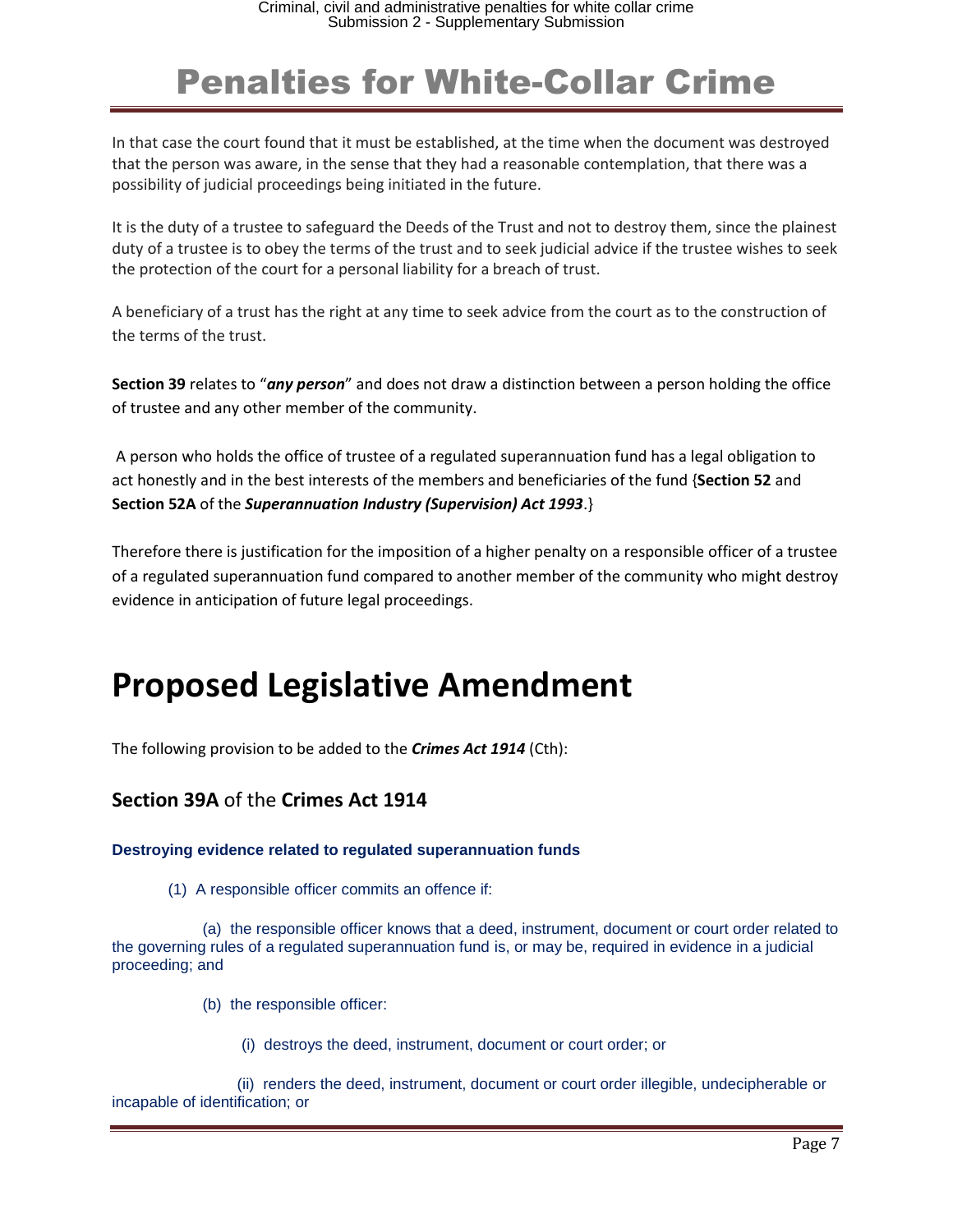(iii) instructs others to destroy the deed, instrument, document or court order or

(iv) instructs others to render the deed, instrument, document or court order illegible, undecipherable or incapable of identification; and

 (c) the responsible officer does so with the intention of preventing the deed, instrument, document or court from being used in evidence; and

(d) the judicial proceeding is a federal judicial proceeding.

**Penalty: Imprisonment for 15 years.** 

(2) Absolute liability applies to the paragraph (1)(d) element of the offence.

Note: For absolute liability, see section 6.2 of the *Criminal Code* .

**Definitions:**

A "*responsible officer*" has the same meaning as a "*responsible officer*" in the **Superannuation Industry (Supervision) Act 1993**.

A "*governing rules*" has the same meaning as a "*governing rules*" in the **Superannuation Industry (Supervision) Act 1993**.

A "*regulated superannuation fund*" is a fund that has been registered with a Regulator and includes funds that have been registered and whose members have been subsequently transferred to another regulated superannuation fund.

### **The High Court of Australia**

The High Court of Australia has noted in *Finch v Telstra Super Pty Ltd* [2010] HCA 36; (2010) 242 CLR 254; (2010) 271 ALR 236; (2010) 84 ALJR 726 noted at [33].

"For some people, superannuation is their greatest asset apart from their houses; for others it is even more valuable."

The High Court continued:

"Superannuation is not a matter of mere bounty, or potential enjoyment of another's benefaction. It is something for which, in large measure, employees have exchanged value – their work and their contributions. It is "*deferred pay*" "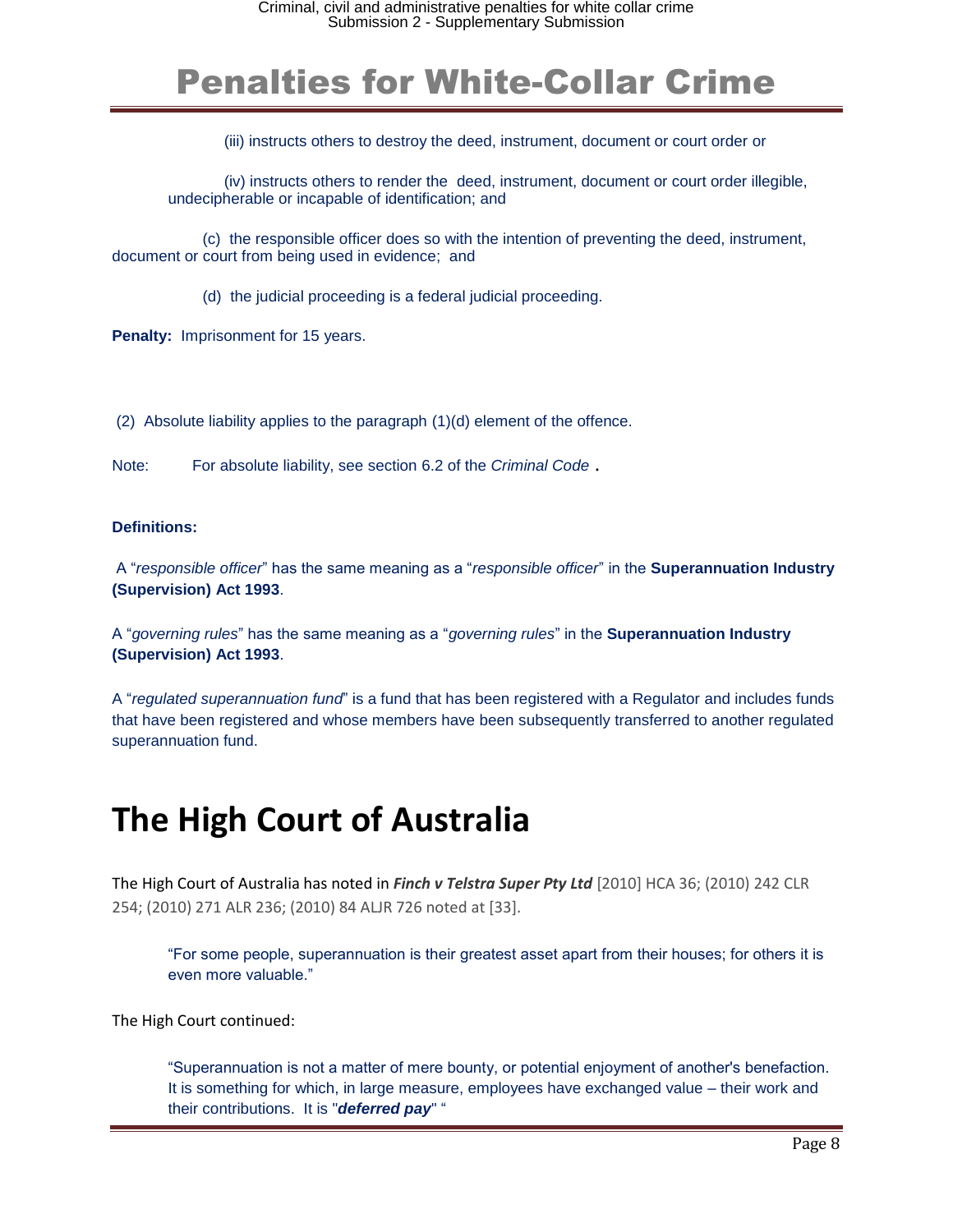The High Court stated at [35]:

"The government considers that the taxation advantages of superannuation should not be enjoyed unless superannuation funds are operating efficiently and lawfully."

### **The High Court of England and Wales**

Lord Neuberger, the current President of the Supreme Court of the United Kingdom stated as Neuberger J in *Bestrustees v Stuart* [2001] PLR 283, [2001] Pens LR 283, [2001] EWHC 549 (Ch), [2001] OPLR 341:

"I bear in mind that a pension scheme is likely to continue for a substantial period of time and that those most affected by them and entitled to protection from the trustees, the employer and indeed the Court, will be people who are comparatively poor, who will not have easy access to expert legal advice, and who will not know what has been going on in relation to the management of the Scheme. In those circumstances, it seems to me that protection of the beneficiaries requires the Court to be very careful before it permits a departure from the plain wording and plain requirements of the trust deed."

If the original trust deed and earlier deeds of variation are destroyed, then Court will be unable to determine the lawful entitlements of members and beneficiaries of the fund.

#### **Recommendations**

The recommendation to the Senate Economics Reference Committee in this submission is:

- (c) A new provision be added to the *Crimes Act 1914* (Cth) related to the destruction of deeds, instruments, documents and court orders associated with regulated superannuation funds.
- (d) The maximum penalty for destruction of such documents to be set at 15 years imprisonment given the legal status of trustees, the compulsory nature of superannuation and the amount of fund under the stewardship of trustees of regulated funds.